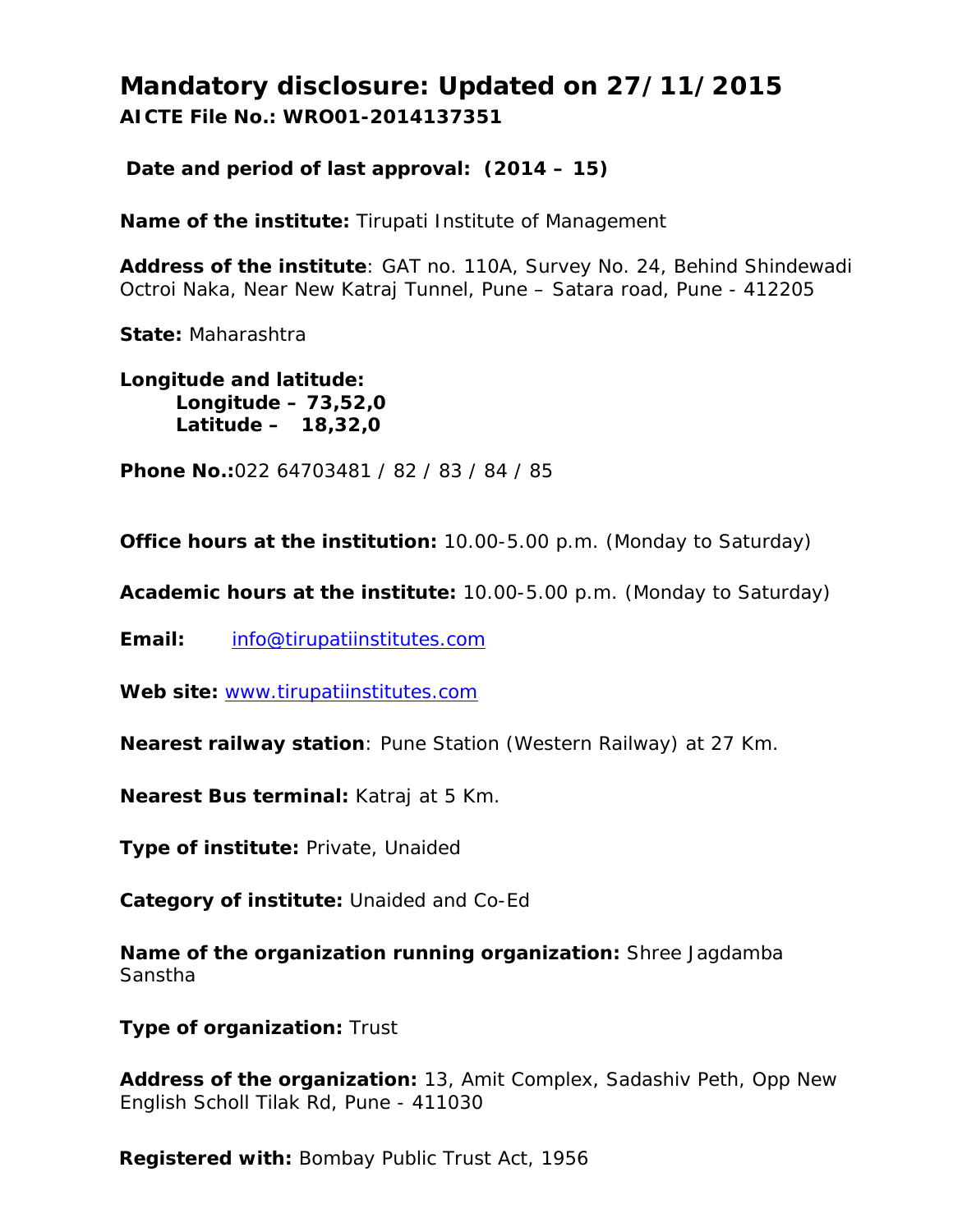**Registration date:** 15/2/2003

Web site of organization: www.tirupatiinstitutes.com

**Name of the Affiliation University:** Savitribai Phule Pune **University** 

**Address:** Savitribai Phule Pune University, Ganeshkhind, Pune - 411007

**Web site:** http://www.unipune.ac.in

**Latest affiliation period:** 2015-16

**Name of the principal:** Dr.Kedar Walimbe

**Exact designation:** Director

**Phone No.:** 020 - 24485596

**Email:** info@tirupatiinstitutes.com

**Highest degree:** Ph.D.

**Field of specialization:** HRM